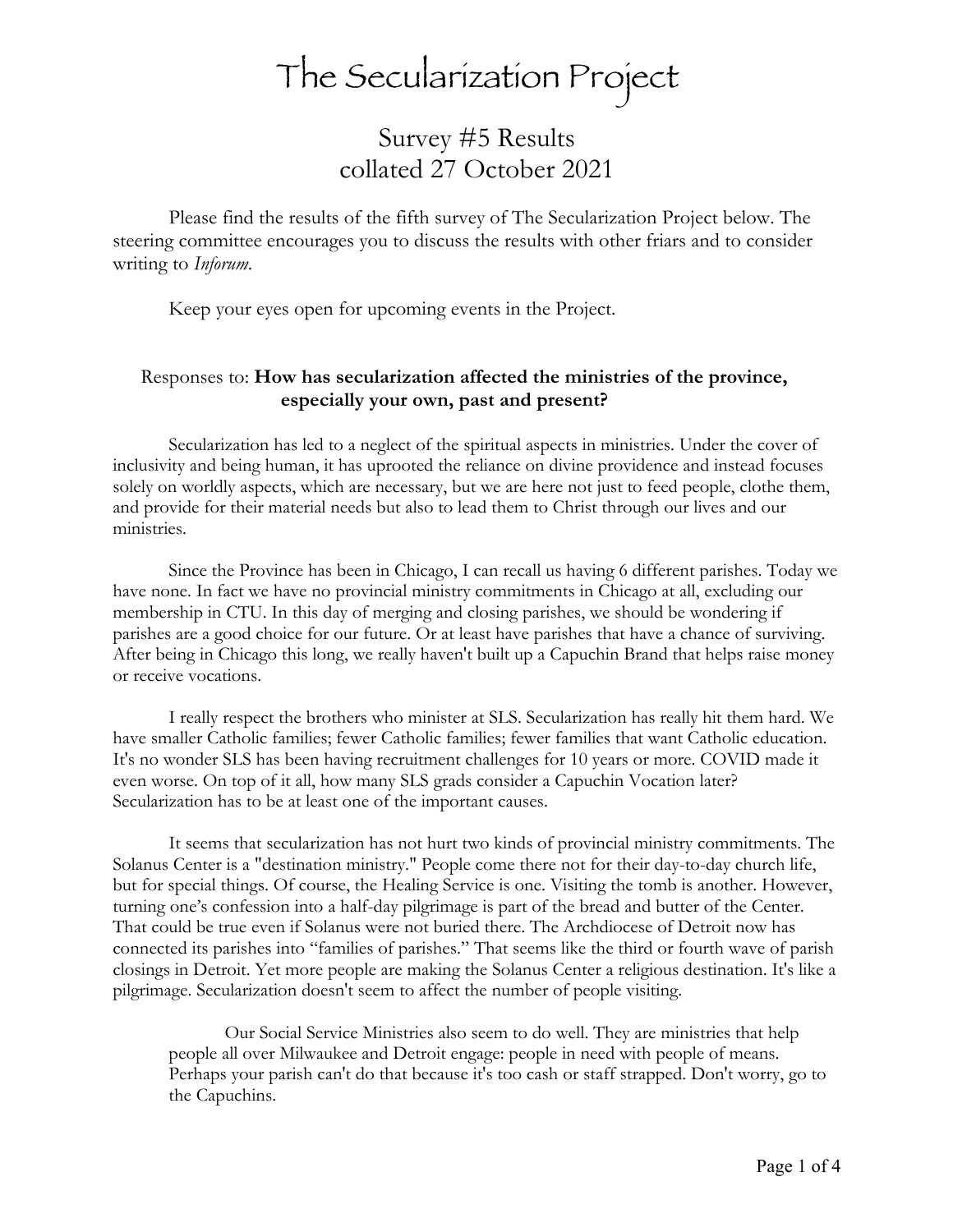## Might these be two secularization-proof ministries that are models for our future?

Secularization has cause us to leave or hand over many ministries. We have totally abandoned some states or regions. How can a young man discern a vocation to the Capuchins if he's never run into one? There are fewer and fewer places where that can happen. Are we in a selfdefeating downward spiral by reducing our geographic footprint?

We're doing so much refurbishing buildings. This is important, for these are sacred places. However, we need to move in those spots where the poor live.

There are many ways, but I will cite just a few:

(1) Declining Catholic and more general religious literacy, which are especially evident at events like funerals and weddings--people don't know responses to the Mass, understand the meaning of various actions, etc.

(2) Declining sacramental participation, which is evident in lower Mass counts at many places, the declining number of church weddings (replaced by an a ceremony performed by a friend or relative who went online to become a "Universal Life Minister"), families opting out of some or all funeral rites.

(3) Increased need/opportunities for collaboration with secular groups on social justice projects (education, advocacy, direct service) in which there are shared interests and, on a more general level, shared values.

(4) Increased need to reach out to people (esp. young adults) "where they're at" with softer approaches to evangelization such as the Alpha program.

I have not greatly considered the effect of secularization directly on ministry, but I would say that in the 41 years I have been ordained it has become increasingly evident how much Church and institutionalized religion has become irrelevant to so many people. If secularization, or at least one aspect of it, has some relationship to a cultural attitude which places the sacred on a level that is not as relevant, I would say that secularization makes ministry a greater challenge today for all of us. It may also be a way of purifying our ministry as it purifies the church.

Secularization has affected my ministry in the past by the number of articles needed to carry out the ministry. As one travels, and especially from your own family and friends, you receive numerous gifts, especially on birthdays and other feasts. One doesn't realize how much is accumulated until you move to another assignment and friary. We are constantly bombarded by television, radio and other media, to buy, buy and of course pay later the latest technological device. It is difficult at times to discern wants and needs, and thereby fall into the traps of consumerism and materialism. A periodic inventory of what we accumulate is needed and "when in doubt, throw it out."

I ministered at Monte Alverno Retreat from 1968-1973. During those years the number of retreatants was declining. I suspect it occurred because of the move away from some religious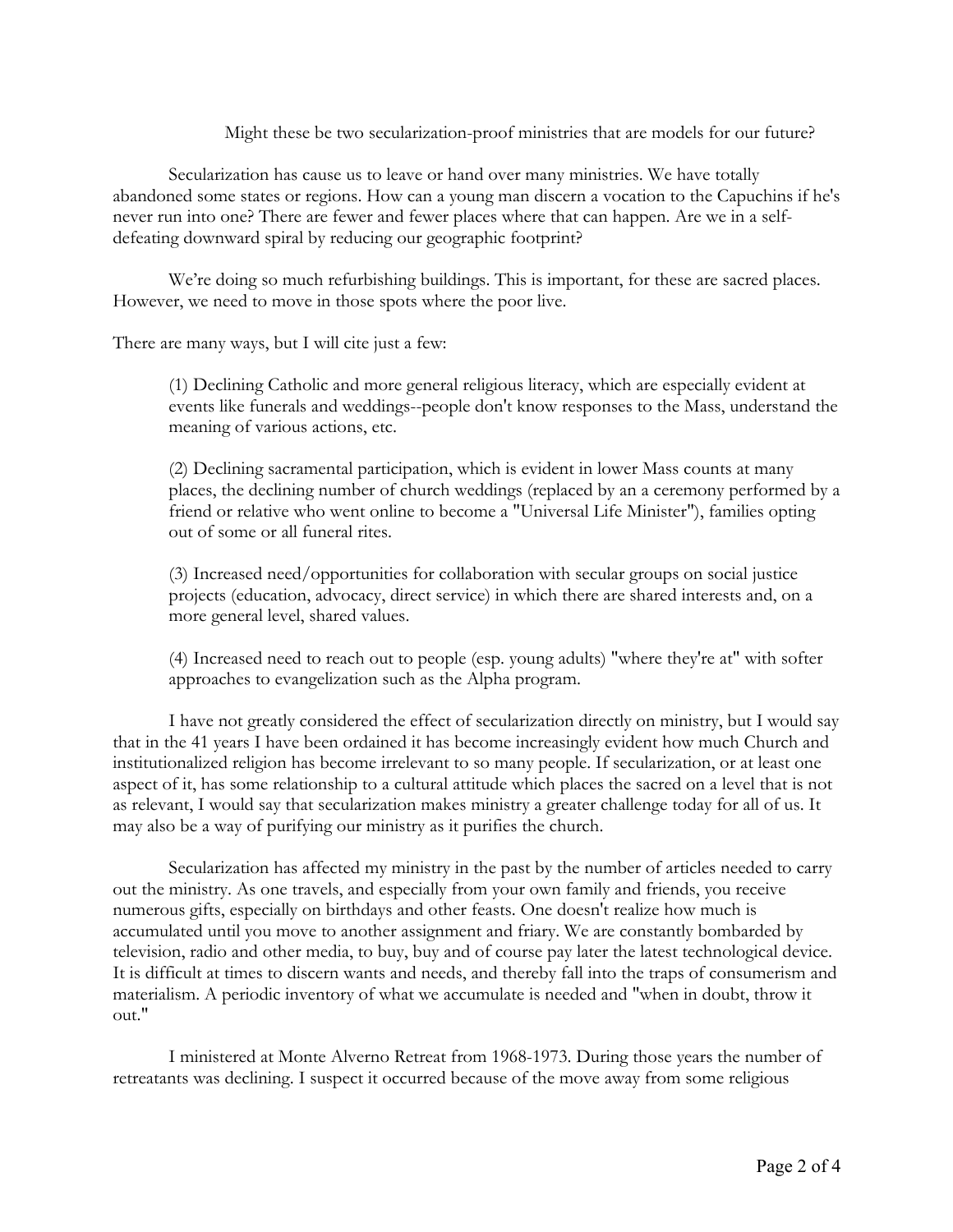practices, like retreats, because of the change in people's heart toward some religious practices because of the growing influence of secularization.

From my perspective, the rise of secularization has been a challenge for the Province and for my own ministry. The challenge has been one of engagement with the world around us in order to incarnate the Gospel in the present world situation which often places religious values and the presence of God off to the sidelines of daily living. I have struggled to live in such a way that the values of the Gospel become more visible in my daily living. In my preaching I have tried to engage the issues of the day with the Word of God in such a way that the Word is seen as vital to daily life and a refuge in times of stress like the current Covid pandemic. Many aspects of secularization are positive. Helping others see the hand of God in these positive aspects is a vital ministry for all of us.

I find myself approaching this issue as to the source of information and support for various things that happened at St. Lawrence. I was there when the abuse scandal was going to hit the papers. As far as I know, the issue never appeared in a Catholic public forum prior to the article in the Milwaukee Journal. Talk about an effect. We started a recycling program at St. Lawrence. Secular media was where it came my attention, along with some expression of concern by lay staff. Paul Courchaine, business manager for St. Lawrence at the time, started many projects for energy conversation. They garnered large government grants. I have no idea of initial source of information, but it was the secular government that had the resources and could provide help and guidance for caring for creation. I suspect I am lacking in an appreciation for the subtle points of this discussion of secularization. That is probably best left to others. But we also need to pay attention to needs of our society and those we minister to and with.

My vocation was founded on a turning away from the secular world. After 20+ years in business pursuing my own goals and first magnifying then meeting my own needs, and arriving at a place of vacuity, to enter apostolic life was to experience a holistic and salvific shift in my perception of what the world is for, how it functions in material terms, and how it ought to function so that all can have a chance to flourish. I wish all my brothers and sisters could come to know what it feels like to put God's desire for one's self at the core of their life.

The loss of clients sufficient to operate retreat houses - and the lack of generated income necessary to renovate the houses to meet contemporary expectations - leaves the province with a narrow means through which to carry out the traditional Capuchin charism of preaching retreats. I'm in my first post-profession ministry after priestly formation. In parish life I saw for two consecutive years the disappearance of families once their child/children were confirmed (it happens everywhere, I am told), and the low attendance at Mass of those families whose kids were in RE. The rep of the parents was that they dropped off the kids, went to Starbucks, and then came back to pick them up after class, not setting foot in the church.

I've participated in heart-breaking funeral liturgies during which it was clear that the attendees had little or no vocabulary around the faith, and little to no ability to participate other than as observers. At CCS it's not clear how far our volunteers' and sponsors' commitment extends beyond performing acts of charity. Whether or not our supporters have a lens through which to view charity and works of mercy as the foundation for examining justice issues - and who can or should carry that message within the community of our supporters - is a standing question.